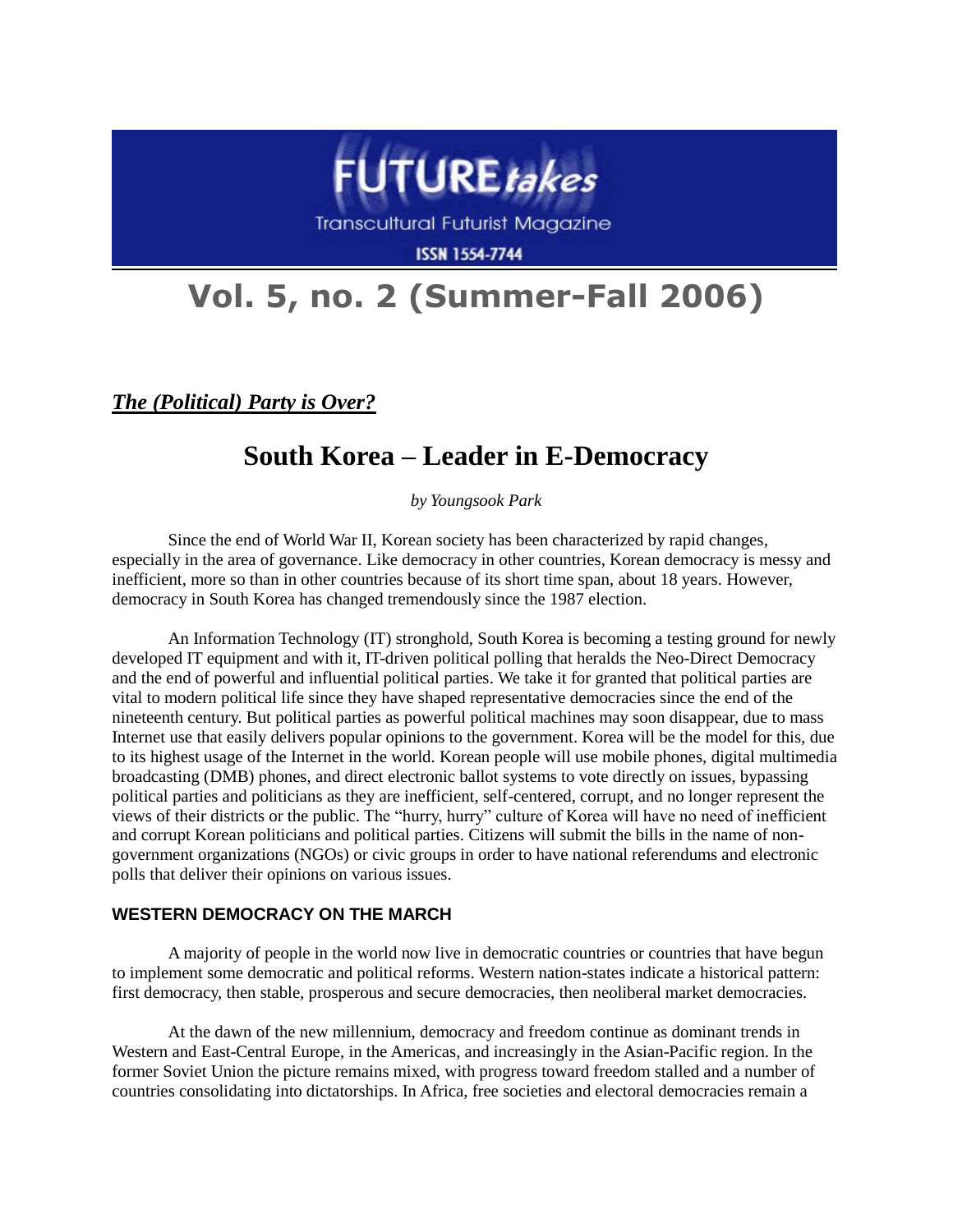distinct minority. While there are no true democracies or free countries within the Arab world, and a low proportion of free and democratic Muslim states, 1999 was a year of democratic ferment in the Islamic world. Democracy has never been a finished thing but has instead been continually renewed, redefined and reinvented, drawing on political struggles in many places. And in this reinvention, the interaction of social movements and elite power holders has been crucial.

# **DEMOCRACY DEVELOPMENT IN SOUTH KOREA**

No longer a backward society, South Korea today is an educated, urban, industrial, middle-class nation. Social and economic changes have occurred much faster than political changes. This imbalance between advanced society and political backwardness has been a major cause of political instability and has enabled Korean radicalism to dramatize the contradictions within the Korean polity. Furthermore, South Korea's modern political institutions – the executive branch, the National Assembly, the Supreme Court, political parties, and interest groups – still lack two crucial cultural ingredients for rapid institutionalization of democracy. These ingredients are a democratic tradition and democratic attitude. Indeed, until recently South Korea was a politically backward nation relying on repression to cope with the problems stemming from rapid social and economic changes. During the past forty years, a very short time span, these rapid and dramatic changes have forced Korea to join the ranks of advanced societies. The urban population has increased exponentially. In the 1940s, nearly 75 percent of the people lived in rural areas. Today, South Korea has a population of over 46 million, and 80 percent of the people live in urban or metropolitan areas.

In 2004, South Korea went through a constitutional crisis through the impeachment of the President. However, President Roh was saved by the young generation who organized gatherings and demonstrations in his support through the Internet. Upon his return to office, President Roh continued to ignore politics and his own ruling party by dealing with citizens directly through the government's Information Office Internet newspapers and various department-owned websites to persuade the public directly, bypassing the political parties. He is the first president to put little weight on party politics and to even ignore them in favor of efforts to deal the public directly.

# **CHALLENGES AND "FORCING FUNCTIONS"**

#### **1. The limitations of representative democracy**

Voting via representatives is problematic. The majority sometimes does not recognize the rights of the minority or individual liberty. Majority rule is the tyranny of democracy. There still are exclusions from voting that may be based on age, gender, mental capacity, criminal record, literacy, ethnicity, citizenship, etc. The larger the number of exclusions, the lesser the degree of democracy. Furthermore, the Will of the People is not always motivated by the highest and best moral values; power and self interest are far better predictors of who wins elections. John Stuart Mill's "Tyranny of the Majority" can easily be seen in budding democracies.

#### **2. Apathy among young voters**

The key tool of modern representative democracy is elections. The legitimacy of the authority of representatives in a democratic society comes from the approval they receive from the citizens through elections. However, in some democracies, a majority of the people do not vote, as illustrated by the 2005 elections in Texas in which the city council members were elected by the 10% of the voters who turned out. People do not vote because 90% of them are alienated and believe that their votes do not make any difference.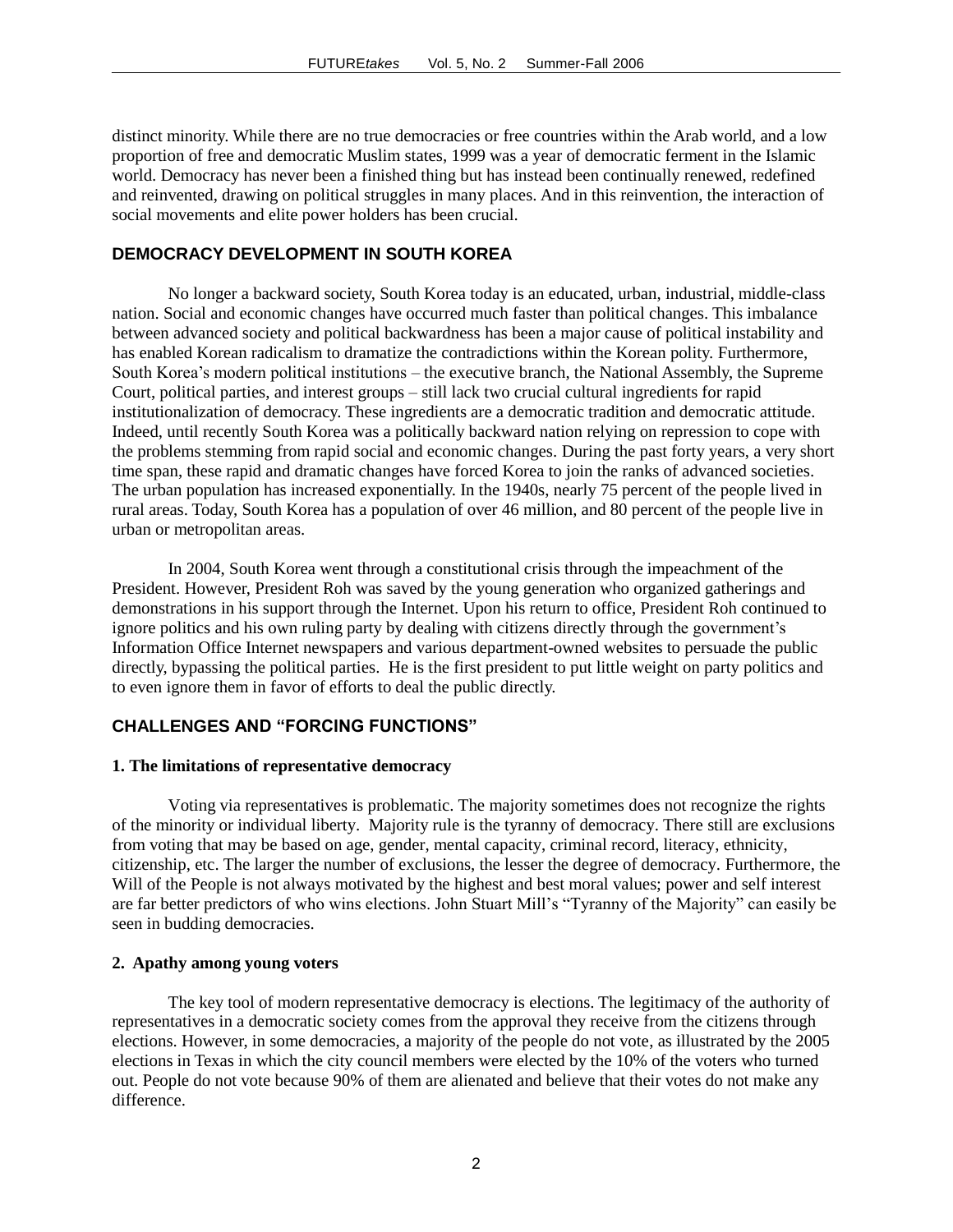In South Korea, turnouts for polls and elections are at an all time low, less than 20% for local and bi-elections, and less than 50% for general elections. In the latest National Assembly bi-elections, only 21 percent of voters in their twenties participated, compared to 61.2 percent of voters in their sixties. Political apathy among young people is not new, but when there is such a disparity between age groups it is too serious to ignore. A drop in voting rates is a crisis in participation in the process and a crisis in legitimate representation. The results of the bi-elections have only half the representative legitimacy they should have. When elections that choose the people's representatives become events for middle-aged and elderly voters, it is a crisis for Korean democracy as a whole, regardless of comments about advantages for certain political parties.

#### **3. Corruption and distrust**

Most Korean citizens believe the country is tainted due to the scandals involving leaders including politicians. According to a research survey in December 2005, more than 95 percent of respondents answered that they have heard of corruption scandals from someone they know or from media reports. The poll of 2,000 citizens and 300 leading figures was conducted at the request of the Council for the Korean Pact on Anti-Corruption and Transparency to mark the International Anti-Corruption Day, which fell on Dec. 9.

Similarly, another recent survey, this one of 1,500 adults regarding their perceptions of the "uprightness" of leading figures in Korean society, showed that four out of five Koreans deeply distrust political and economic leaders because of their lack of moral integrity. Concerning questions about their commitment to basic duties such as mandatory military service and tax payments, 82 percent of those surveyed said that the leaders fail to uphold their duties due to their own social and economic power. About 66 percent of the respondents showed an "extreme" distrust in the leaders. In addition, the survey showed that the public's distrust about the moral status of the upper class in society has reached a serious level. About 22 percent of the respondents cited a lack of responsibility as the most serious problem, followed by unfair actions with 19 percent, arrogance with 17 percent, and the lack of moral integrity with 14 percent. However, 88 percent said most corrupt leaders end up with a lighter punishment than the gravity of their wrongdoing warranted.

In public confidence and trust in the political system to build effectiveness and sustainability, Korea's experience is especially interesting as a young and vigorous democracy. Democratization is not a linear process that moves from an authoritarian to a democratic regime. Democracies may remain fragile long after multiparty elections are established. They may be mismanaged or may be unable to maintain peace and security, deliver public welfare, to assist economic growth. Expectations of democracy may be higher in newly established democracies, and checks and balances against abuse may be lower, meaning disillusionment and reversals may be more frequent, but weaknesses in the political process can exist also in long-established multiparty systems.

Corrupt business-government relations have been a major problem in Korea. But while government intervention in the financial sector may have fed the economic growth of the 1960s and 1970s, it left banks in a precarious position when economic conditions later worsened. The main lubricant of the old system, money politics, has worsened, not improved, under democracy because politicians now have an even greater need for campaign funds from the businesses. Candidates still need to spend huge sums to motivate voters through various means, including vote buying. Most official political party income comes from private business "support groups" (huwonhoe) and from state subsidies.

Corruption has always been a fundamental threat to the quality of democracy. Opinion polls data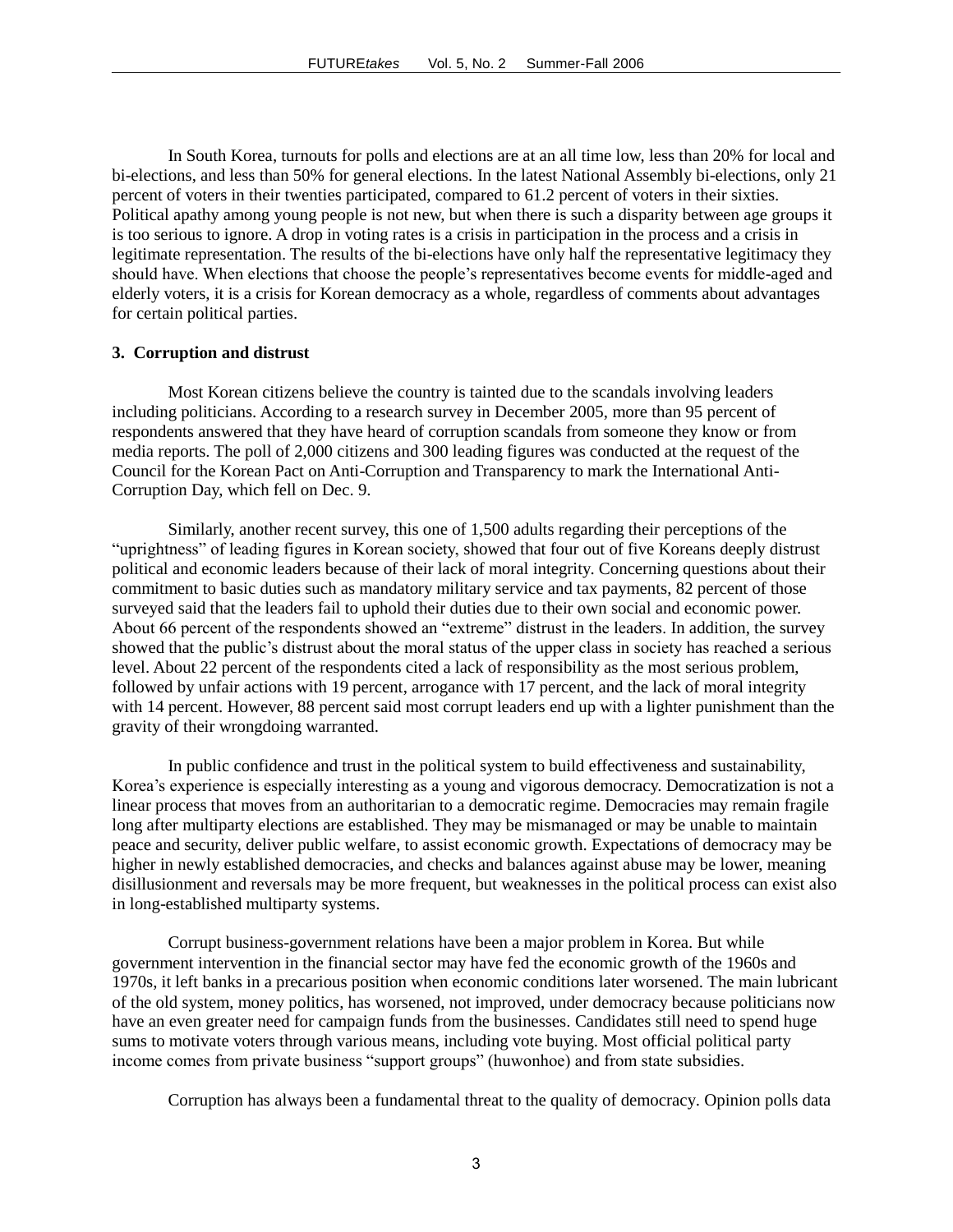in other transitional countries show a serious decline in support for democracy when citizens see politicians as corrupt and aloof from their concerns. This is a serious threat for the survival of democracy in many countries.

However, recent reforms in South Korea will lessen the influence of large corporations and the media. Large corporations typically used to make large contributions to the governing party, but this is prohibited by law as of March 2006, and this prohibition will change the political power in Korea. If the politicians cannot receive enough funds from the companies, the advantages of becoming politicians will diminish. Companies that cannot pay funds to politicians will not approach politicians and therefore will not face corruption charges with politicians. Instead, they will have a transparent business process without political influence in various business decisions. Therefore, the media, which are owned by or obtain advertisements from large corporations, will not cover much of political affairs, and their political power will drastically diminish to the level of the Western world.

# **4. The obsolescence of political parties**

Political parties no longer have a lock on legitimacy and are no longer required for voting. In the West, political parties are losing their grip as more civil rights groups and NGOs are bypassing political parties and going directly to the administration. Furthermore, political parties have based their platforms on ideological and class divides that are becoming less important, especially in more advanced societies. The labels "left" and "right" have less and less meaning. Citizens have developed multiple interests, diverse senses of belonging, and overlapping identities.

Some political parties have managed to adapt, for example, the British Labour party or Brazil's Workers Party whose economic policies have very little to do with their union origins. Yet, political dislocation exists alongside a growing fatigue with traditional forms of political representation. People no longer trust the political establishment. They want a greater say in public matters and usually prefer to voice their own interests directly or through interest groups. The debate on genetically modified food in Europe, for example, can hardly be understood without reference to NGOs such as Greenpeace. Likewise, the rejection of the European constitution in France and the Netherlands demonstrates that major political parties have little leverage once an issue is posed to the people.

# **ENTER "IT"**

Korea's Internet usage rate is the top in the world, and Internet users, i.e., netizens, are more powerful in political or opinion moulding than ever before. With the recent lowering of the voting age to 18 years, the next political elections are unpredictable while netizen power is increasing dramatically. Seventy percent of South Koreans go online periodically, reaffirming the nation's status as an Internet powerhouse, according to a government survey. The Ministry of Information and Communication (MIC) said in 2005 that Korea had 31.6 million Internet users at the end of 2004, up 2.4 million from a year earlier. Internet users, defined as those who access the Web for one hour or more a month, made up 70.2 percent of the nation's 4.5 million people aged six or above. This puts Korea in the higher echelon of the world ranking.

Despite the substantial increase in the number of middle-aged users, the survey revealed that a digital divide by sex, age and region is still a grim reality. Among them, the age demographic is most serious as the gap in usage rate between teenagers and 50+ year-olds amounts to 65.2 percentage points. Around 17.06 million men (75.9 percent) accessed the Internet regularly last year compared to 14.52 million women (64.6 percent), for an 11.3 percentage point difference.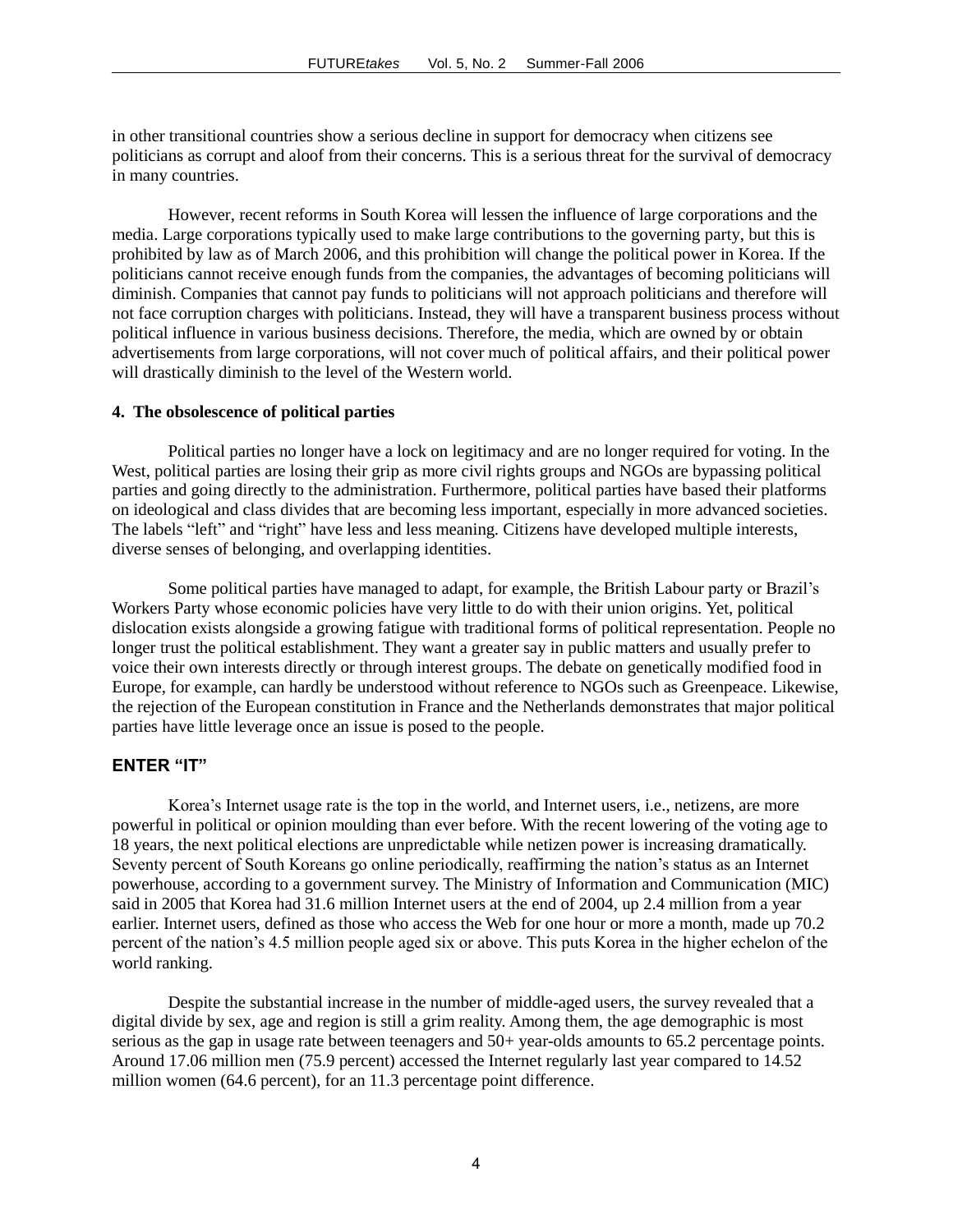Yet, there is the growing trend of get-your-information-anytime-anywhere in Korea. By late 2006, a majority of wireless users will be equipped with smart phones capable of unlimited connection to the Net. Then, Korea's mobile Internet market will start to explode.

# **E-DEMOCRACY**

Direct democracy is not new. Historically, its voting systems have included direct vote on issues by means of tribal governance and at town hall meetings. There were also California's "Propositions." However, through the rapid expansion of technology, this whole idea of direct democracy is revived. Whereas in the old days, direct voting was restricted by place, distance, time and cost of election, true direct democracy through the Internet, mobile phones, and electronic balloting equipment is now developing. Polling is done before the people actually vote in elections. People vote on large TV screens, and this is the return of direct democracy. Federal, state and city level direct pollings are common now.

An IT stronghold, South Korea ranked fifth in 2005 in the United Nations' evaluation of egovernment readiness among 191 countries, thanks to its advanced IT and nationwide broadband network. The Ministry of Government Administration and Home Affairs stated on Dec. 18, 2005 that the country's e-government standing has remained at fifth place for two years in a row, the highest among Asian countries.

People no longer read conventional newspapers, and as a result, political parties and the government find new ways to attract public attention, through portal sites. People express their opinions through blogs and Internet comments. As South Korea ranks fifth in the UN evaluation of e-government, there are many phenomena of new generations breeding activities that may lead to a complete change in the political aspects. Korea is the first country to encounter the new high-tech society's illness and new shaping of political appetites. Internet portals are elbowing out newspapers in the online news service market, as a growing number of people get their news information through the online portals, not through newspaper homepages. According to KoreanClick, an Internet usage analyzer, the number of page views (hits) of the portals' new services skyrocketed by as many as 35 times for the past three years, while that of the newspapers' homepages leveled off or declined. In the case of the major portal www.daum.net, its news service's page views stood at around 110 million in July 2002 but soared to nearly 3.8 billion in June 2005, a 34.5-fold increase. Another major portal, www.naver.com, saw its news page views surge by a factor of 12 to 2.82 billion for the corresponding period.

Representative political systems are dying due to the direct democracy demonstrated in Korea recently. Starting from Roh's presidential election where many young voters were mobilized by the Internet to support him, and World Cup Cheerings and Candle Light Demonstrations where smart mobs mobilized instantly to show their opinions, direct participation in direct expression of their opinions becomes a new way of democracy in Korea. The top Internet and mobile phone usage enable Korea to lead a new direct democracy.

# **CONCLUSIONS**

South Korea will change to an Internet-driven democracy to eliminate politics, political parties, and politicians in 10-20 years and will be a model for Western countries to follow. Individuals will have more power than politicians, and with their collective intelligence or collective powers to inspire people on the spot to send messages or to revolt, conventional democracy will certainly change such that representatives are no longer required for intelligent agents who live in Cyberspace. In order to cope with these new emerging generations, people may have to invent totally different methods and means for popular leadership, forms of parliament, and forms of government.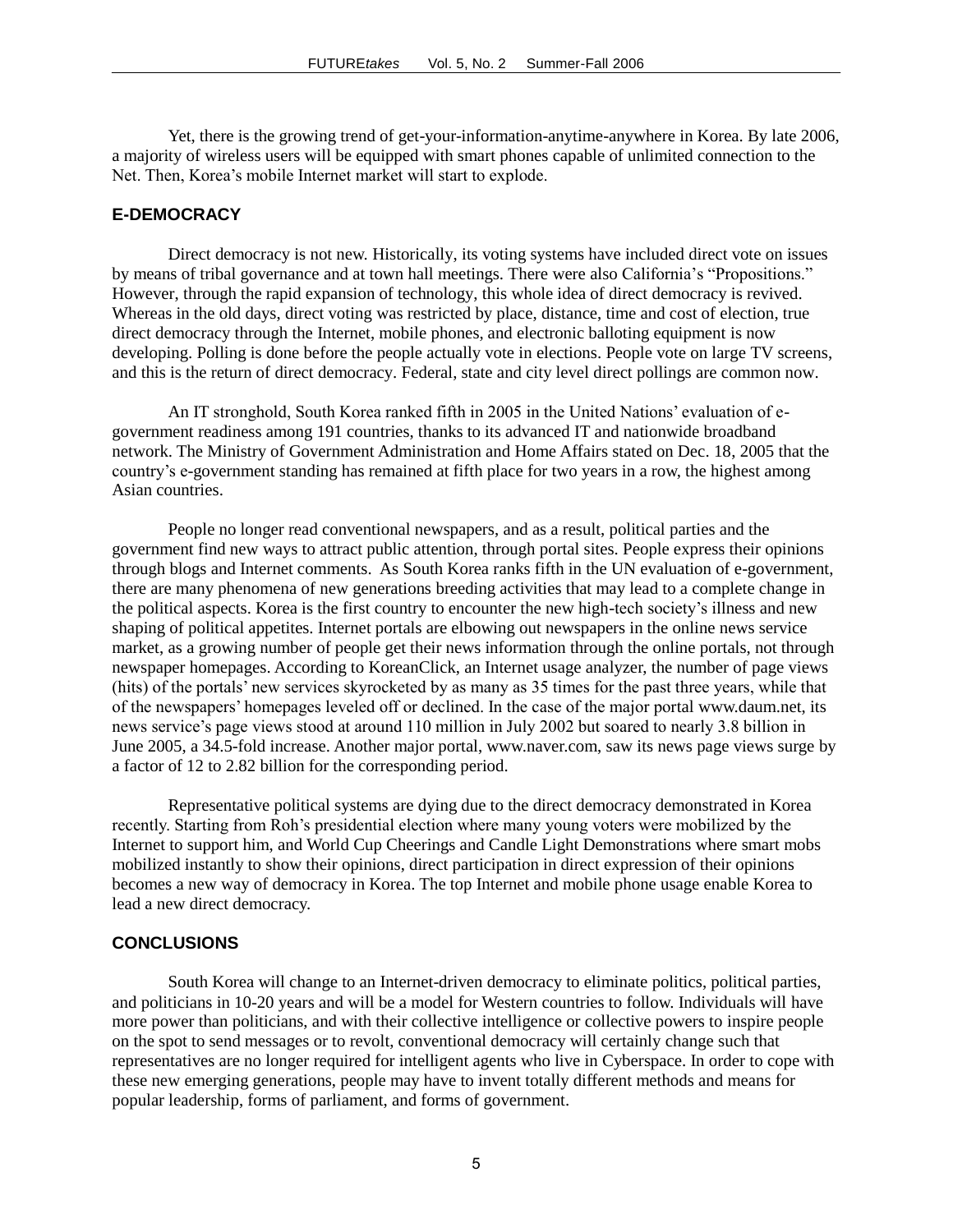Young generations, who do not pay much attention to old traditions and majority ideas, will continue expressing themselves through notes and article contributions to government websites and various portal sites, even though they generally do not vote in large numbers. They will act quickly and will vote if they want to change the situation. Their changes of values and ideas in politics are being facilitated by the Internet and mobile phones. Furthermore, as they are multiple-selves, they have to be approached in their own languages and own interests. They are interested in globalization and mixing cultures, and they tend to worry about their job futures and their wellbeing in early ages. Policies for globalization, diverse cultural activities and promises, and job possibilities will bring them into politics. They will not vote for their regional heroes or for their academic backgrounds, nor will they otherwise choose their representatives like the older generations. Instead, they will choose candidates with ideas of rapidly changing futures and future strategies.

The futurists here foresee that political parties have had their prosperity and are ending their lifespans as major players in more than 200 years of Representative Democracy. They are at a critical junction and are becoming irrelevant. In shaping public policy, they can be bypassed by modern communications, the Internet, and citizens' groups. Political parties will have to either recapture the public imagination or accept that others deserve a seat at the political table. Otherwise, the "party" may be over. Leadership without leaders is expected in the near future.

One of the most important challenges for the next century will be to achieve local, national and world democratic governance based on principles that are freely agreed upon by the social actors involved (both state and non-state players). The democratization of the world beyond the states has yet to begin. We appear to stand at another such epochal moment of redeployment of power, away from national states and toward transnational actors. The unrivalled democratization of the states is now challenged by a new redeployment of world power. It remains to be seen whether the construction of the world order of the twenty-first century continues as a nearly exclusively elite project or whether social movements can inject a more democratic element into the emerging structures of global governance.

*Youngsook Park is President of the South Korea Chapter of the World Future Society and is a Regional Editor of* FUTURE*takes.*

# *POINTS FOR THE CLASSROOM (send your comments to forum@futuretakes.org):*

- o *Will e-democracy (IT-enabled democracy) impact the role and relevance of the nation-state, and if so, how? Conversely, will the (otherwise) changing role of the nation-state impact voting?*
- o *Is voter apathy a characteristic of a mature democracy? What other factors may account for voter apathy? A perceived lack of real choices? Fatalism? Complacency? Higher priorities in one's life – and limited time? A perception that politicians are not addressing the most fundamental or important issues such as "making ends meet" or "not having enough hours in the day"?*
- o *To what extent do youth inherently make better "futurists" than other generations, given their imagination and the fact that their thinking is less "contaminated" by conventional wisdom and popular assumptions?*
- o *If Western nations adopt e-democracy, how will that change the near-term focus of many*